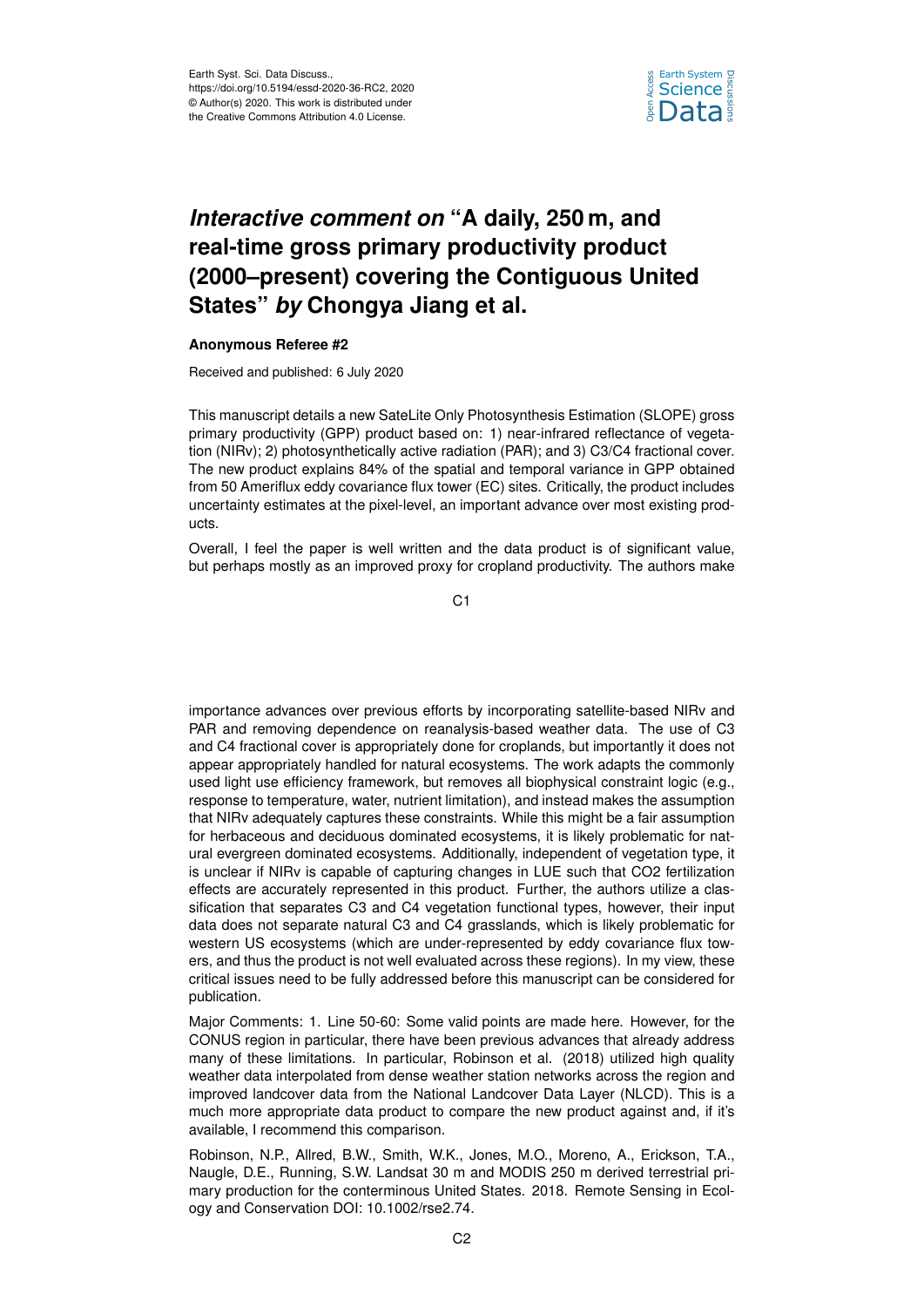2. Sections 3.1 and 3.2: I commend the authors for their work to provide robust uncertainty estimates for PAR and SANIRv, and subsequently SLOPE GPP estimates. This is an important advance over most previous efforts. Is the uncertainty due to PAR, SANIRv, functional classification, and statistical fit included as separate data layers with the final product? This would be a useful addition for understanding pixel-level uncertainty. Also it would be useful to see a map that shows the dominant source of uncertainty at the pixel level, which would highlight potentially how uncertainty varies by region.

3. Section 3.2: There is very low variance in SANIRv for evergreen vegetation (Figure 5), which results in the lowest correlation with EC GPP data. There are also a few ENF sites with very low correlation (Figure 11). This has been a well-known issue of vegetation reflectance-based indices, such as NIRv. Below are a number of papers that discuss this issue and all indicate SIF could be a major improvement. I recommend at minimum that this issue and ways forward, such as downscaling TROPOMI SIF (Turner et al., 2019), be included prominently in the discussion of this paper.

TS Magney, DR Bowling, BA Logan, K Grossmann, J Stutz, PD Blanken, et al. 2019 Mechanistic evidence for tracking the seasonality of photosynthesis with solar-induced fluorescence. Proceedings of the National Academy of Sciences, 116, 11640-11645

Smith, W.K, Biederman, J.A., Scott, R.L., Moore, D.J.P., He, M., Kimball, J.S., Yan, D., Hudson, A., Barnes, M.L., MacBean, N., Fox, A., Litvak, M.E. Chlorophyll Fluorescence Better Captures Seasonal and Interannual Gross Primary Productivity Dynamics Across Dryland Ecosystems of Southwestern North America. 2018. Geophysical Research Letters DOI: 10.1002/2017GL075922.

AJ Turner, P Köhler, TS Magney, C Frankenberg, I Fung, RC Cohen. 2019. A double peak in the seasonality of California's photosynthesis as observed from space. Biogeosciences 17, 405-422

4. Section 3.3: There are dynamic mixtures of C3 and C4 species throughout the

C3

natural ecosystems of the Western US. As far as I can tell this analysis and it's reliance on NLCD data is unable to account for these important ecosystems since NLCD does not represent C3 and C4 grasslands. These are also regions where EC sites are not well represented and thus the product 1) does not accurately capture; and 2) is not well constrained or evaluated across these ecosystems. At minimum, this needs to be pointed out very clearly throughout the methods and discussion of this paper. Alternatively, and maybe more appropriately, it seems the authors present an advanced cropland productivity product and perhaps natural regions including C3/C4 grasslands and evergreen forests should be masked out. It is my view that the current work has major limitations for accurately representing natural ecosystems.

Yan, D., de Beurs, K.M. 2016. Mapping the distributions of C3and C4 grasses in the mixed-grassprairies of southwest Oklahoma using the Random Forestclassification algorithm. International Journal of Applied Earth Observation and Geoinformation 47, 125-138.

5. The authors cite Badgley et al. (2019) as justification for separating the model based on only C3 and C4 functional types. Yet, that paper also indicated that the best model fit between NIRv and GPP included separation between deciduous and evergreen ecosystem types as well. Based on this, the authors should include further justification for their model framework.

Badgley, G., Anderegg, L.D., Berry, J.A. and Field, C.B. 2019. Terrestrial Gross Primary Production: Using NIRv to Scale from Site to Globe. Global Change Biology DOI:10.1111/gcb.14729.

6. I recommend a map of the flux sites utilized overlaying the NLCD / CDL data utilized. This would highlight that the product has not been evaluated across important western US ecosystem types including dry herbaceous, shrub, and evergreen forests. Also for Table S1, one of the only dryland evergreen forest sites utilize (NR1) is reproduced twice and it's unclear if years 2000-2007 or 2000-2014 are utilized in the analysis.